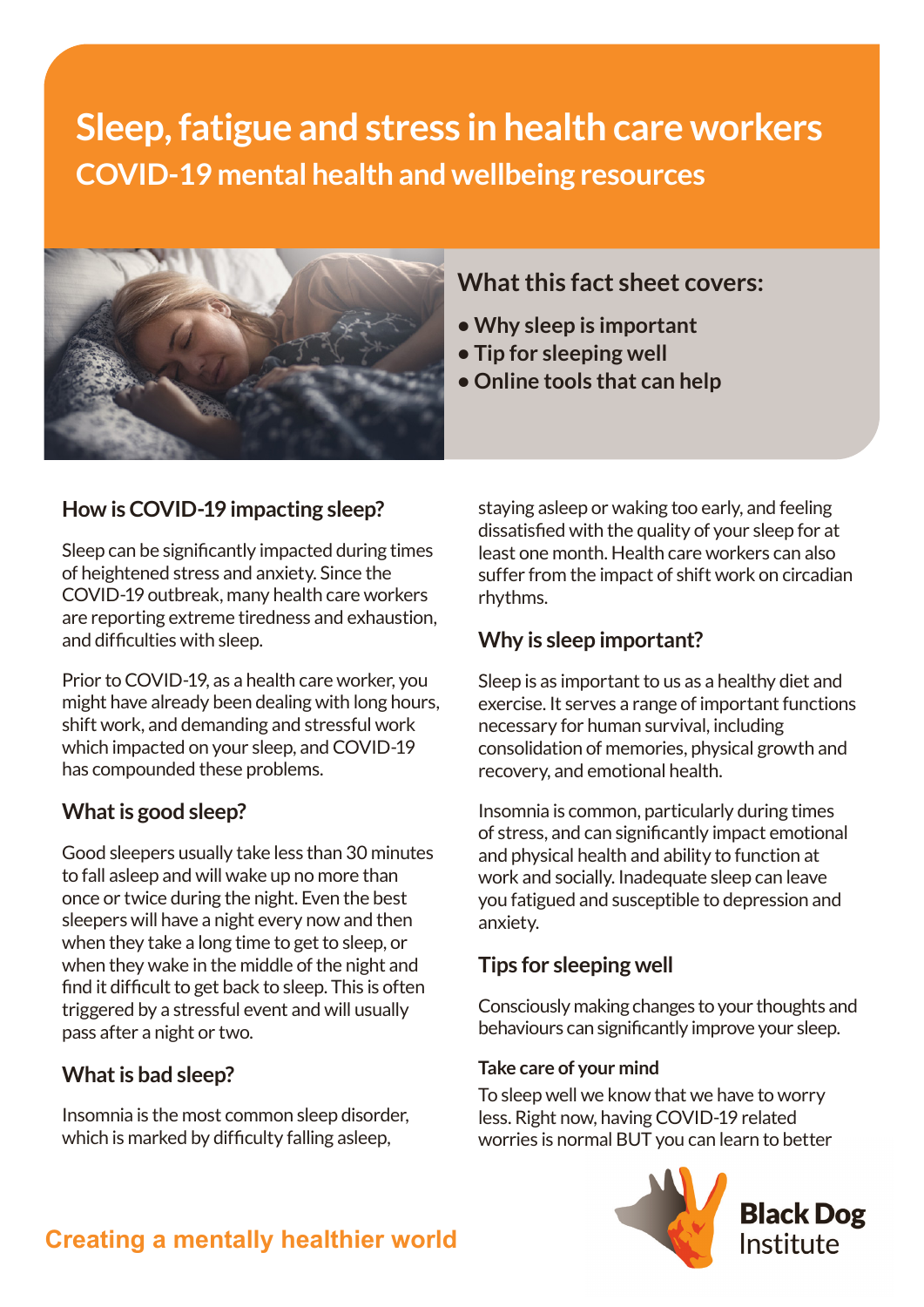manage these worries to reduce their impact on your sleep. Read the factsheet on anxiety for strategies on how to manage anxiety during this high-stress time.

#### **Get regular**

Where possible, try and maintain regular sleep/ wake times even on days off. While this is a challenge for health care workers working shift work, the goal, where possible, is to vary your sleep/wake times by no more than 2 hours on consecutive nights. This means avoiding excessive sleep-ins on days off. The more consistent you can be, the better.

#### **Implement a regular sleep/wake routine**

The hour before bed is critically important – having a consistent wind down routine helps cue the body and mind for sleep.

This routine might involve putting away all devices, spending quiet time with people or pets, doing meditation or relaxation activities, reading a book, having a shower, or preparing food/clothing for the next day. It is important to continue with this routine even if you are going to bed in the morning after night-shift.

#### **Create a positive sleep environment**

It is important that your bed and bedroom are quiet, cool and comfortable. Make sure you have curtains or an eye mask to block out light and ear plugs if your room is noisy.

#### **Use your bed only for sleep**

If possible, try and use your bed/bedroom only for sleeping. This will strengthen the association of your bed with sleep.

If you find yourself in bed for more than half an hour unable to get to sleep, get out of bed and quietly do something relaxing in dim light in another part of your home. The goal is to avoid associating your bed with feelings of frustration and anxiety at not being able to sleep.

#### **Exercise and diet**

Exercising during the day away from bedtime is one of the best things you can do to improve your sleep. Even if you feel tired or exhausted, a quick walk or home workout will help you get to sleep the following night. A healthy diet also contributes to improved sleep and wellbeing.

#### **Avoid caffeine, nicotine and alcohol**

If it's unrealistic for you to completely avoid caffeine, nicotine and alcohol during this stressful time try and limit consuming them for at least 4-6 hours leading up to your bedtime. They disrupt sleep and actually increase tiredness and fatigue in the longer term.

#### **Get sunlight**

If possible, try and expose yourself to sunlight as soon as possible after waking as the sun helps regulate your circadian rhythms.

#### **Change the way you think about sleep**

While sleep is important, focusing too much on how little sleep you are getting can be reinforcing. Try and be realistic and reframe negative thoughts you might be having.

If you've had one bad night's sleep, instead of wondering if you'll ever sleep well again, try and think that tonight you will sleep much better